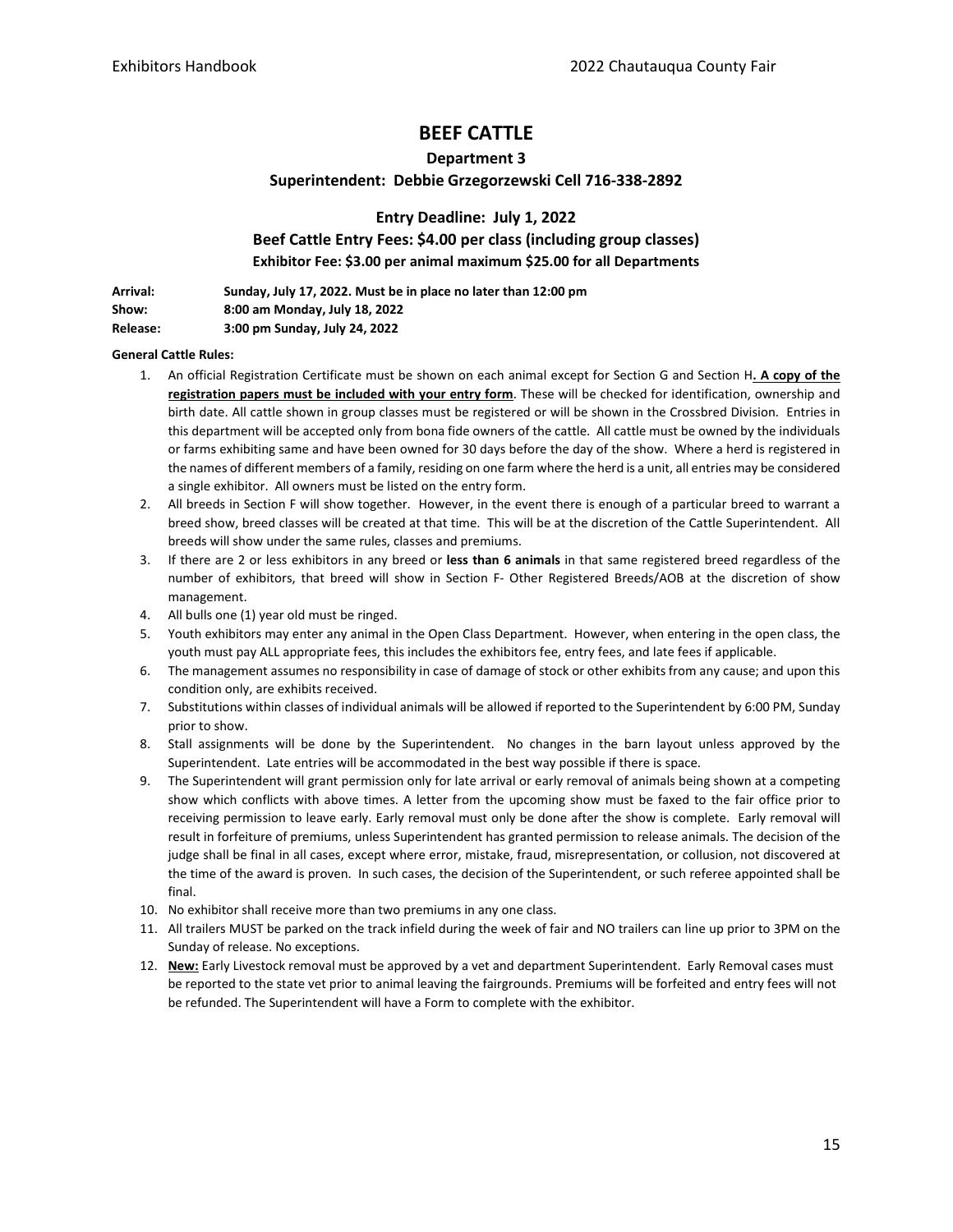**Section A- Aberdeen Angus Section B- Hereford Section C- Maine Anjou Section D-Shorthorn and Shorthorn Plus Section E- Simmental**

**Section F-Other Registered Beef Breeds/AOB Section G-Crossbred Section H- Market Steers Section X- Market Heifers**

#### **Class Numbers:**

- 1. **Junior Heifers-** Born after 1/1/22 and over four months of age.
- 2. **Senior Heifers-** Born between 9/1/21 and 12/31/21
- 3. **Late Summer Yearling Heifer-** Born between 7/1/21 and 8/31/21
- 4. **Spring Yearling Heifer-** Born between 1/1/21 and 4/30/21
- 5. **Senior Yearling Heifer-** Born between 9/1/20 and 12/31/20
- 6. **Champion Heifer \***
- 7. **Reserve Champion Heifer \***
- 8. **Cow and Calf-** Calf born in 2022
- 9. **Champion Cow and Calf**
- 10. **Reserve Champion Cow and Calf \***
- 11. **Supreme Female \***
- 12. **Junior Bulls-** Born after 1/1/2022 and over four months of age.
- 13. **Senior Bulls-** Born between 9/1/21 and 12/31/21
- 14. **Champion Bull \***
- 15. **Reserve Champion Bull \***
- 16. **Grand Champion Bull \***
- 17. **Reserve Champion Bull \***
- 18. **Breeder's Special-** 2 head, any age, either sex, shown in classes 1-13, bred and owned or co-owned by Exhibitor. **No Steers in Breeders Special.**
- 19. **Produce of Dam** 2 head, any age, either sex, progeny of one dam.
- 20. **Get**-**of-Sire-** 3 animals by one sire, both sexes represented, shown in above classes.
- All Breeds MUST Have a Minimum of 6 Head to Have a Breed Show Otherwise They Will Show in AOB Division.
- All AOB Breeds Will Show Together, Unless There are Enough of a Particular Breed to Warrant a Breed Show.
- Animals Must Be Registered With Their National Breed Association With the exception of Crossbreds, Steers and Market Heifers. Any animal Not having a legible tattoo is ineligible to compete in breed classes.

#### **Class Numbers \* DO NOT LIST ON ENTRY FORM**

|    | <b>Premiums for classes 1-20:</b>                                  |                |                     |                  |                  |                                          |
|----|--------------------------------------------------------------------|----------------|---------------------|------------------|------------------|------------------------------------------|
|    | $1st - $20.00$                                                     | $2nd - $14.00$ | $3^{\rm rd}$ -12.00 | $4^{th} - $8.00$ | $5^{th} - $4.00$ | $6th - $2.00$                            |
|    | <b>Section H-</b> Market Animal                                    |                |                     |                  |                  |                                          |
| 1. | <b>Market Steer-Enter all Market Steers as 3-H-1</b>               |                |                     |                  |                  |                                          |
|    | <b>Section X-</b> Market Heifer                                    |                |                     |                  |                  |                                          |
|    | 1. Market Heifer- Enter all Market Heifers as 3-X-1                |                |                     |                  |                  |                                          |
|    | *Market Heifers may also show in breed classes.                    |                |                     |                  |                  |                                          |
|    | *All Market Classes will be determined by weights taken on Sunday. |                |                     |                  |                  |                                          |
|    | *All Market Class Livestock must have been born in 2021            |                |                     |                  |                  |                                          |
|    | Division Champion and Reserve Champion                             |                |                     |                  |                  |                                          |
|    | <b>Grand Champion and Reserve Grand Champion Market Animal.</b>    |                |                     |                  |                  |                                          |
|    | The Premiums for Market Classes listed above:                      |                |                     |                  |                  |                                          |
|    | $1st - $15.00$                                                     | $2nd - $12.00$ | $3rd-9.00$          |                  | $4th - $8.00$    | 5 <sup>th</sup> -\$6.00<br>$6th - $5.00$ |
|    | <b>Herdsman Awards:</b>                                            |                |                     |                  |                  |                                          |
|    | $1st - $10.00$                                                     | $2nd - $5.00$  |                     | $3rd - $3.00$    |                  |                                          |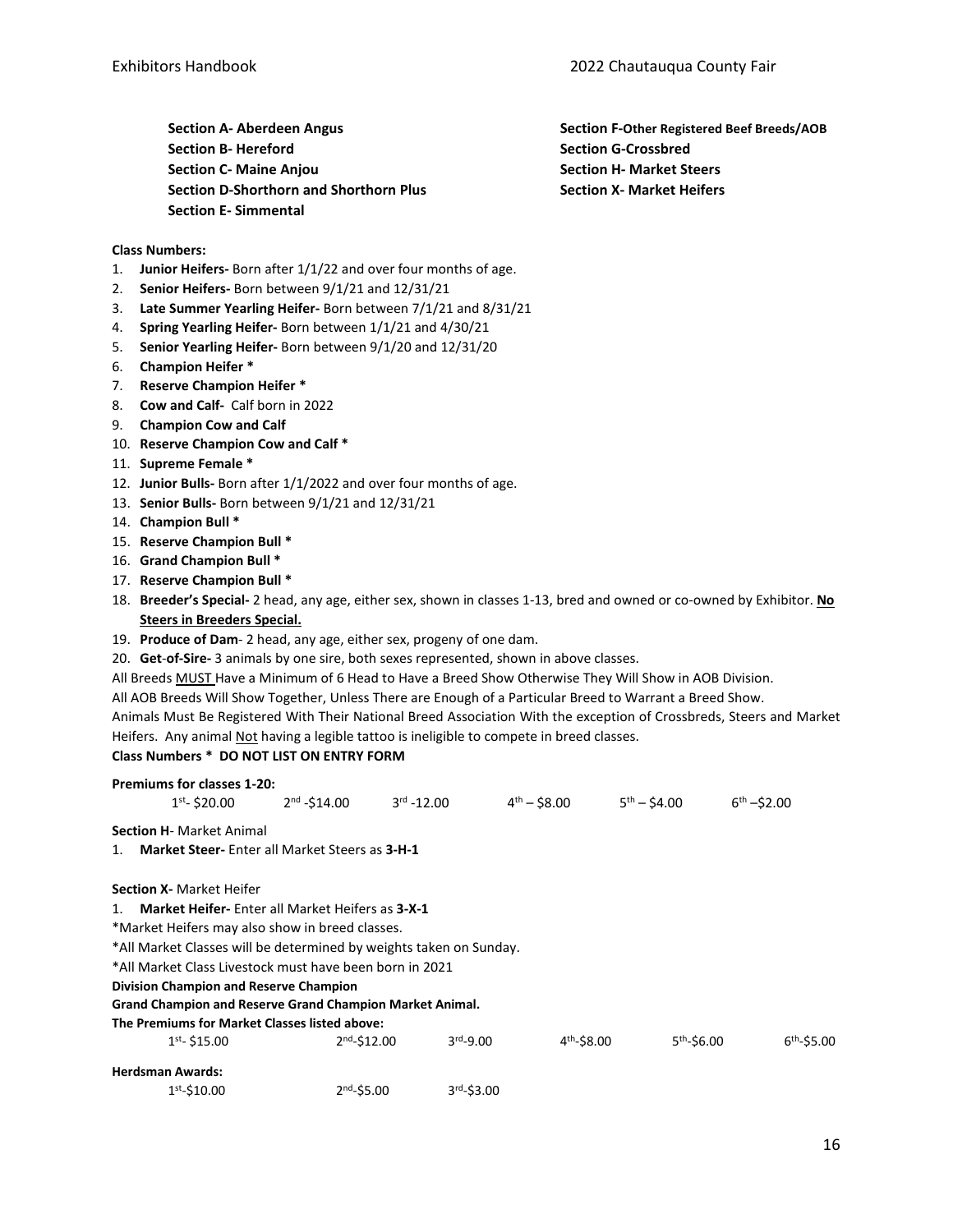|                                    | Paid $\frac{1}{2}$ $\frac{1}{2}$ $\frac{1}{2}$ $\frac{1}{2}$ $\frac{1}{2}$ $\frac{1}{2}$ $\frac{1}{2}$ $\frac{1}{2}$ $\frac{1}{2}$ $\frac{1}{2}$ $\frac{1}{2}$ $\frac{1}{2}$ $\frac{1}{2}$ $\frac{1}{2}$ $\frac{1}{2}$ $\frac{1}{2}$ $\frac{1}{2}$ $\frac{1}{2}$ $\frac{1}{2}$ $\frac{1}{2}$ $\frac{1}{2}$ $\frac{1}{$ |     | $\text{Cash }$ \$                                 |  | Check #                                                                                                    |                  |  |
|------------------------------------|------------------------------------------------------------------------------------------------------------------------------------------------------------------------------------------------------------------------------------------------------------------------------------------------------------------------|-----|---------------------------------------------------|--|------------------------------------------------------------------------------------------------------------|------------------|--|
| OFFICE USE ONLY<br>Exhibit Num ber | <b>DEPARTMENT 3-BEEF CATTLE</b><br>All cattle entries must be postmarked or hand delivered by July 1 st.<br>The Chautauqua County Fair reserves the right to refuse any entries due to lack of facilities.<br>Preference will be given to residents and/or members of Chautauqua County clubs.                         |     |                                                   |  | Please mail entries to<br>Chautauqua County Fair<br>P.O. Box 191<br>Dunkirk, NY 14048<br>Attn: Entry Clerk |                  |  |
|                                    |                                                                                                                                                                                                                                                                                                                        | Qty | Total Entry Fees<br>Fees MUST Accompany this Form |  | Price                                                                                                      | Total<br>Am ount |  |
|                                    |                                                                                                                                                                                                                                                                                                                        |     | Exhibitor's Fee Per Animal<br>Max \$25.00         |  | \$3.00                                                                                                     |                  |  |
|                                    |                                                                                                                                                                                                                                                                                                                        |     | Entry Fee Per Class                               |  | \$4.00                                                                                                     |                  |  |
|                                    |                                                                                                                                                                                                                                                                                                                        |     | Late Entry Per Animal                             |  | \$15.00                                                                                                    |                  |  |
|                                    |                                                                                                                                                                                                                                                                                                                        |     |                                                   |  |                                                                                                            |                  |  |
|                                    | Must be 5 years or older                                                                                                                                                                                                                                                                                               |     | <b>TOTAL FEES</b>                                 |  |                                                                                                            |                  |  |
|                                    |                                                                                                                                                                                                                                                                                                                        |     |                                                   |  |                                                                                                            |                  |  |
|                                    | Open Beef Barn _________<br>4-H Beef Barn __________                                                                                                                                                                                                                                                                   |     | MARKET STEER ENTRY<br>$3-H-1$                     |  |                                                                                                            |                  |  |

Entries that are not legible or not completely filled out will be sent back to the exhibitor and considered NOT RECEIVED. It is in you best interest to type or PRINT CLEARLY & NEATLY. Entries MUST be made on this form. Photocopies are accepted. All stock trailers need to be parked on the infield. No stock trailers may line up before 3 pm on Sunday. DEPARTMENT 3 IS BEEF CATTLE- Cattle must have proof of rabies inoculation within the past 30 days prior to arrival at fairgrounds. All classes including group classes have a \$4.00 entry fee

\_\_\_\_\_ I do NOT give consent for Publicity Photographs to be published by the Chautauqua County Fair

Entry Form on NEXT PAGE